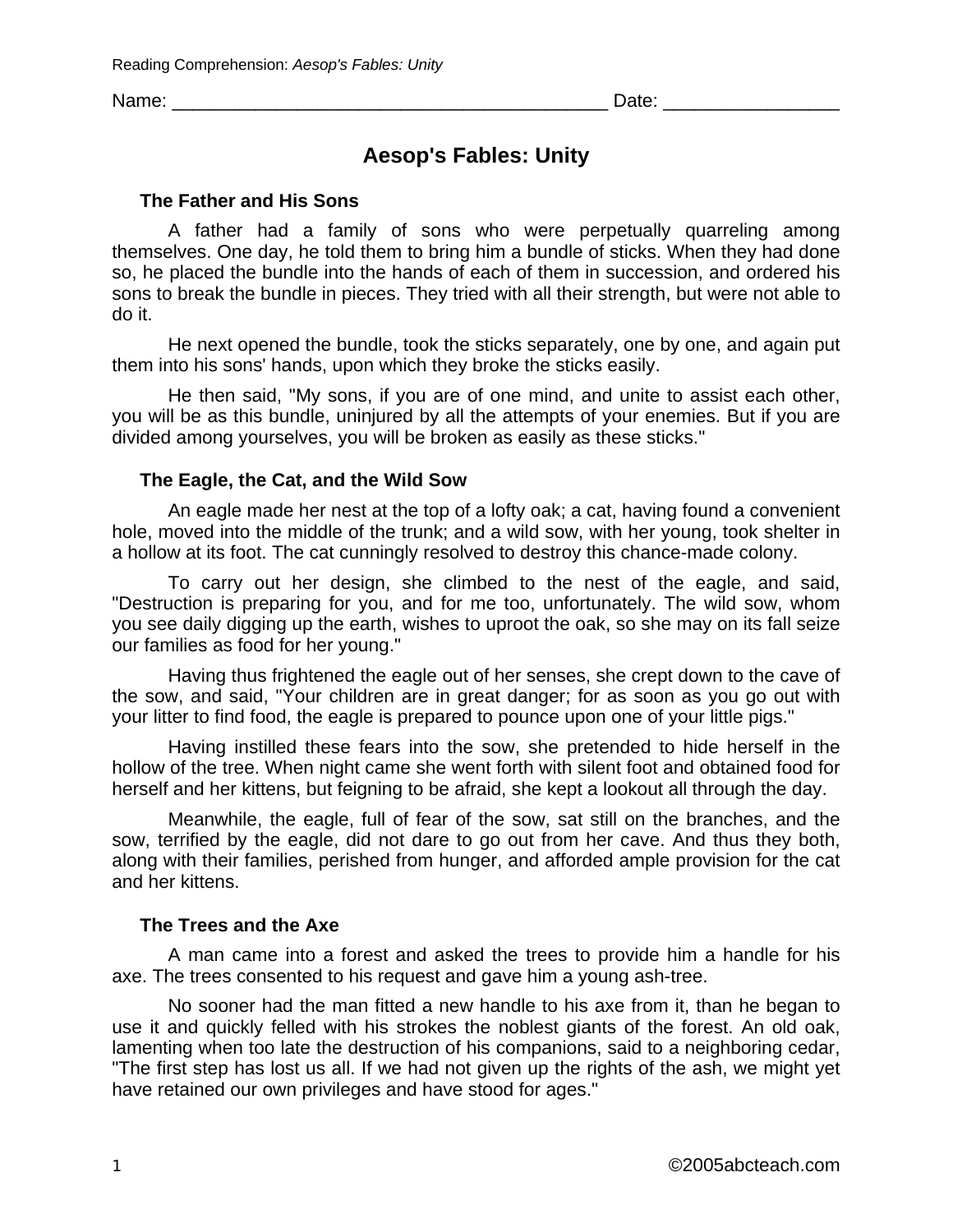Name: \_\_\_\_\_\_\_\_\_\_\_\_\_\_\_\_\_\_\_\_\_\_\_\_\_\_\_\_\_\_\_\_\_\_\_\_\_\_\_\_\_\_ Date: \_\_\_\_\_\_\_\_\_\_\_\_\_\_\_\_\_

### **Exercise A: Learning Strange Words**

Does the language of these fables seem old-fashioned? It is.

Aesop was a Greek who lived centuries before Christ. So the earliest copies we have of his fables are written in a Greek which sounds *very* old-fashioned. But this particular translation into English was made in the late 1800s by George Fyler Townsend. Even though Townsend's version is more modern than Aesop's, many of the words and phrases Townsend used probably sound unusual to you. Are there any you haven't heard before?

When you see a new word, you can either look it up in a dictionary, try to pretend it doesn't matter, or guess what it means. You'll make a better guess if you use the rest of the sentence to figure out the meaning.

For each of these phrases or sentences, write what you think each **bold** word or phrase means. Use the rest of the phrase or sentence to help you guess.

- 1. A father had a family of sons who were **perpetually quarreling** among themselves.
- 2. He placed the bundle into the hands of each of them **in succession**.
- 3. The cat **cunningly resolved** to destroy this chance-made colony.
- 4. She crept down to the cave of the s**ow**, and said, "Your children are in great danger; for as soon as you go out with your litter to find food, the eagle is prepared to pounce upon one of your little pigs."
- 5. And thus they both, along with their families, perished from hunger, and **afforded ample provision** for the cat and her kittens.
- 6. He began to use it and quickly **felled with his strokes** the noblest giants of the forest.

Now look up the words you don't know. How were your guesses?

What do you think of this different style of writing? On a separate page, write what you like or don't like about it. Include your opinion of which sounded better, Townsend's phrases or your translations.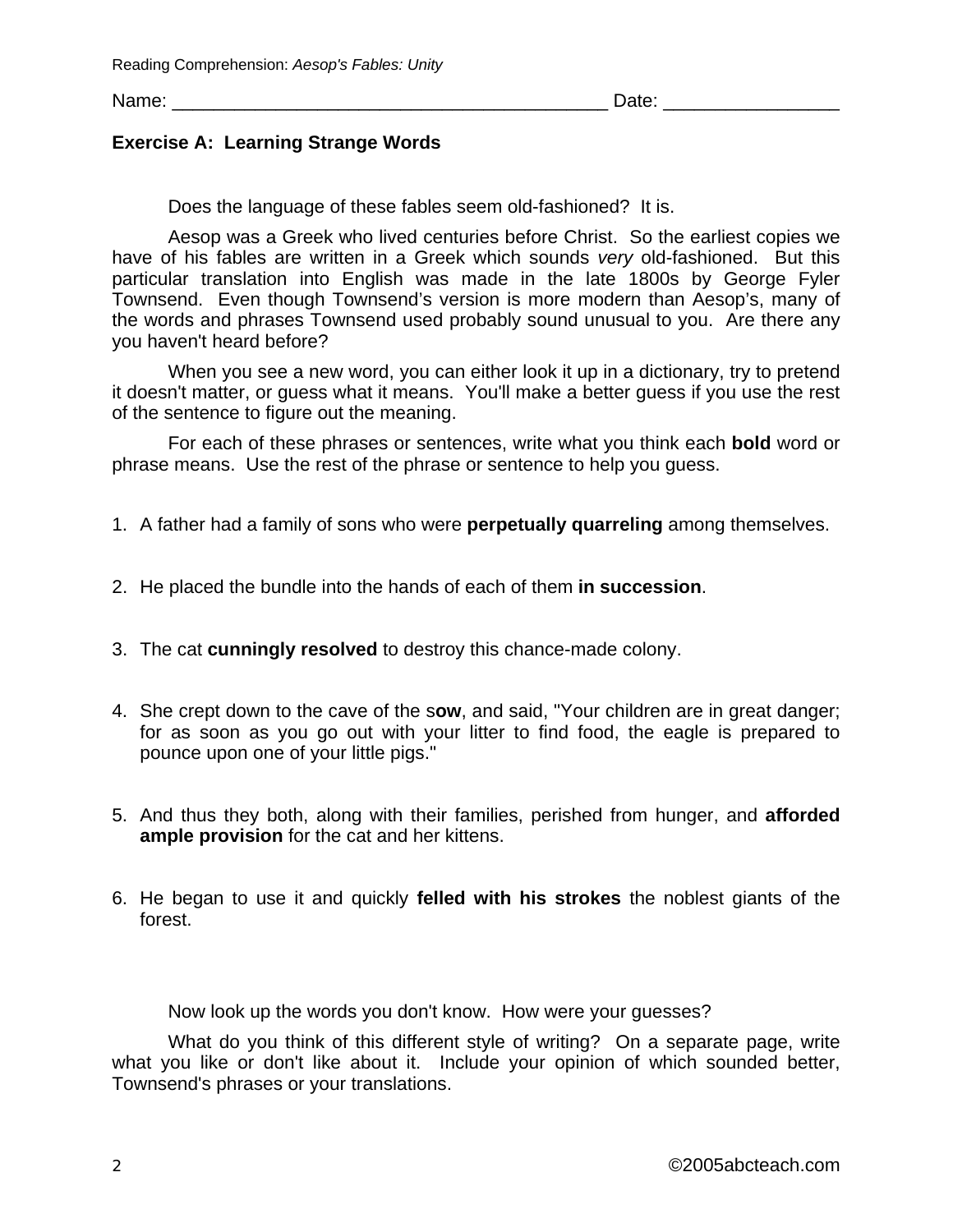Name: \_\_\_\_\_\_\_\_\_\_\_\_\_\_\_\_\_\_\_\_\_\_\_\_\_\_\_\_\_\_\_\_\_\_\_\_\_\_\_\_\_\_ Date: \_\_\_\_\_\_\_\_\_\_\_\_\_\_\_\_\_

# **Exercise B: Detail Check**

- 1. What did the father ask his sons to bring him?
- 2. When the sons brought something to their father, he said to break it. Did they?
- 3. How were they able to break the thing?
- 4. Who moved into the top of the oak? The middle? The bottom?
- 5. Why did the sow refuse to leave her cave?
- 6. When the eagle and sow and their families died, what did the cat and her family do with their bodies?
- 7. Why did the hunter want a tree?
- 8. Did the trees give him one? If so, which one?
- 9. When the old oak "lamented," whom did he lament to?
- 10. List two concrete details (sights, sounds, smells, etc.) that help these stories come to life.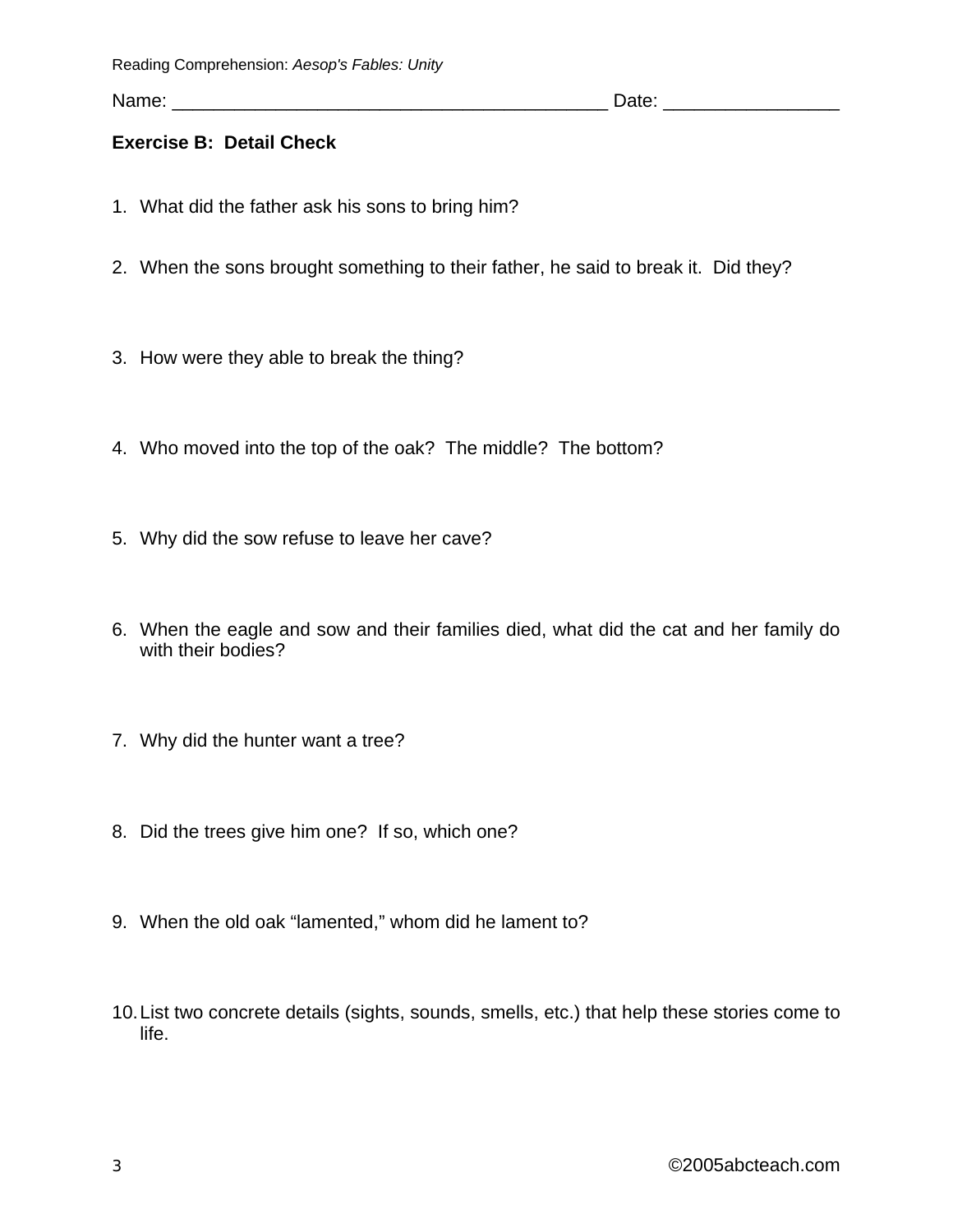Name: \_\_\_\_\_\_\_\_\_\_\_\_\_\_\_\_\_\_\_\_\_\_\_\_\_\_\_\_\_\_\_\_\_\_\_\_\_\_\_\_\_\_ Date: \_\_\_\_\_\_\_\_\_\_\_\_\_\_\_\_\_

# **Exercise C: Deeper Meanings**

- 1. In the end, the sons broke all the sticks. Why couldn't the break the bundle? What did the father want them to learn from this?
- 2. If the eagle and the sow had talked to each other, they might have found out how the cat had lied to them. Why didn't they talk to each other?
- 3. What makes you think the eagle and the sow weren't best friends before they moved into the tree?
- 4. What do you think the trees hoped to accomplish by giving the man the young ashtree?
- 5. Which sentence would Aesop be most likely to agree with? Circle that sentence's letter, then explain your choice.
	- a. Sometimes, you have to sacrifice someone so the rest will stay safe.
	- b. If someone warns you of a danger, never investigate it yourself.
	- c. Unity is important, but not as much as getting your own way.
	- d. To know your neighbor and live in peace is a greater gift than gold.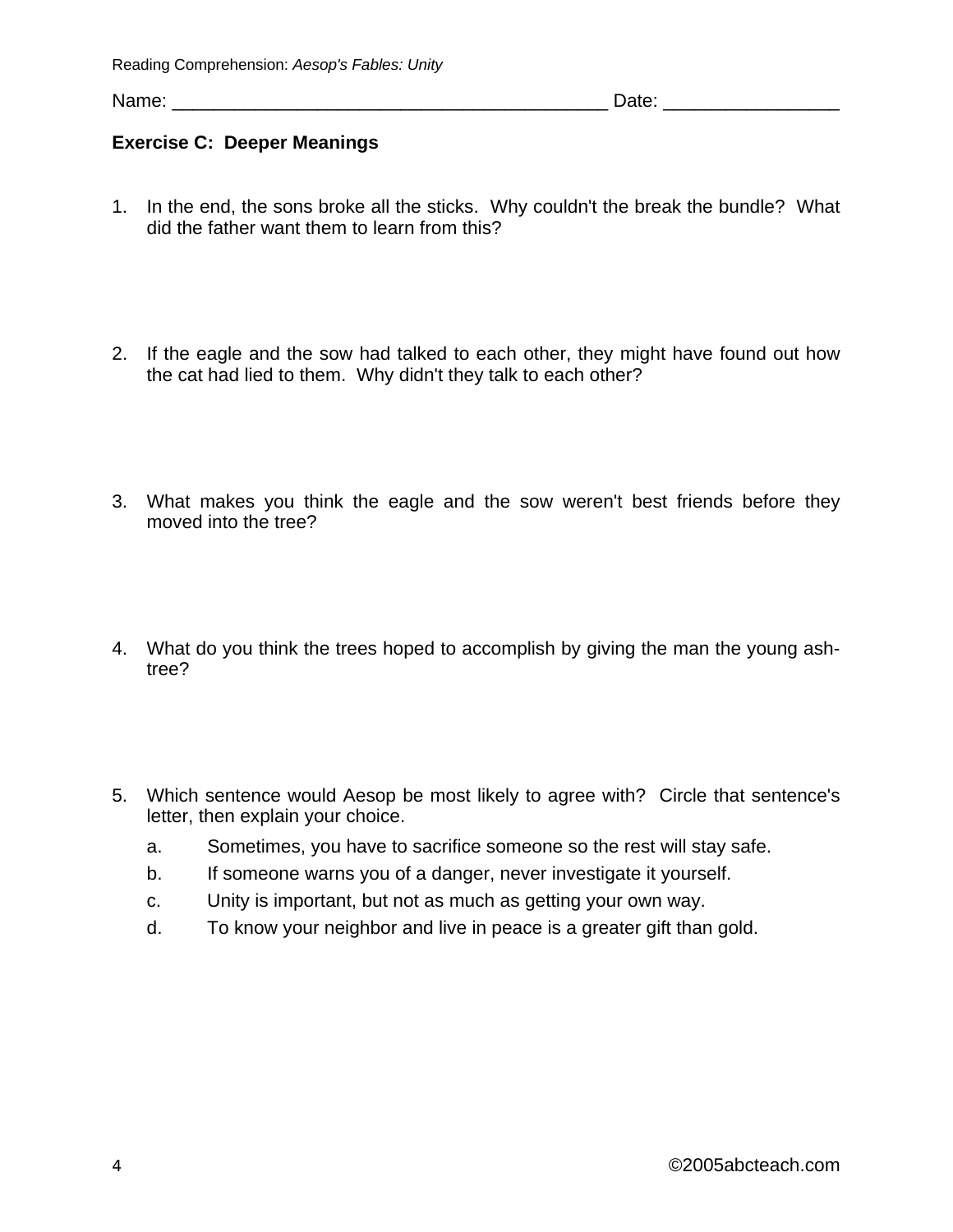Name: \_\_\_\_\_\_\_\_\_\_\_\_\_\_\_\_\_\_\_\_\_\_\_\_\_\_\_\_\_\_\_\_\_\_\_\_\_\_\_\_\_\_ Date: \_\_\_\_\_\_\_\_\_\_\_\_\_\_\_\_\_

# **Exercise D: Simply Imagine**

# **No correct or incorrect answers here, just interesting or dull. Enjoy yourself.**

- 1. If one of the father's sons had been a smart aleck, how might he have broken the bundle of sticks? Stick to ancient Greek technology here.
- 2. If you were an animal, where would you want to live in the oak, the branches, the hole in the middle, or the hollow at the foot? Why?
- 3. What if the cat had had two cats for neighbors instead of an eagle and a pig? How might the story have happened?
- 4. How could the trees have gotten rid of the man without sacrificing the ash? They couldn't walk, but apparently they could talk. They might even have been able to move a little.
- 5. Imagine you were "neighboring cedar" whom the old oak lamented to. What would you say back?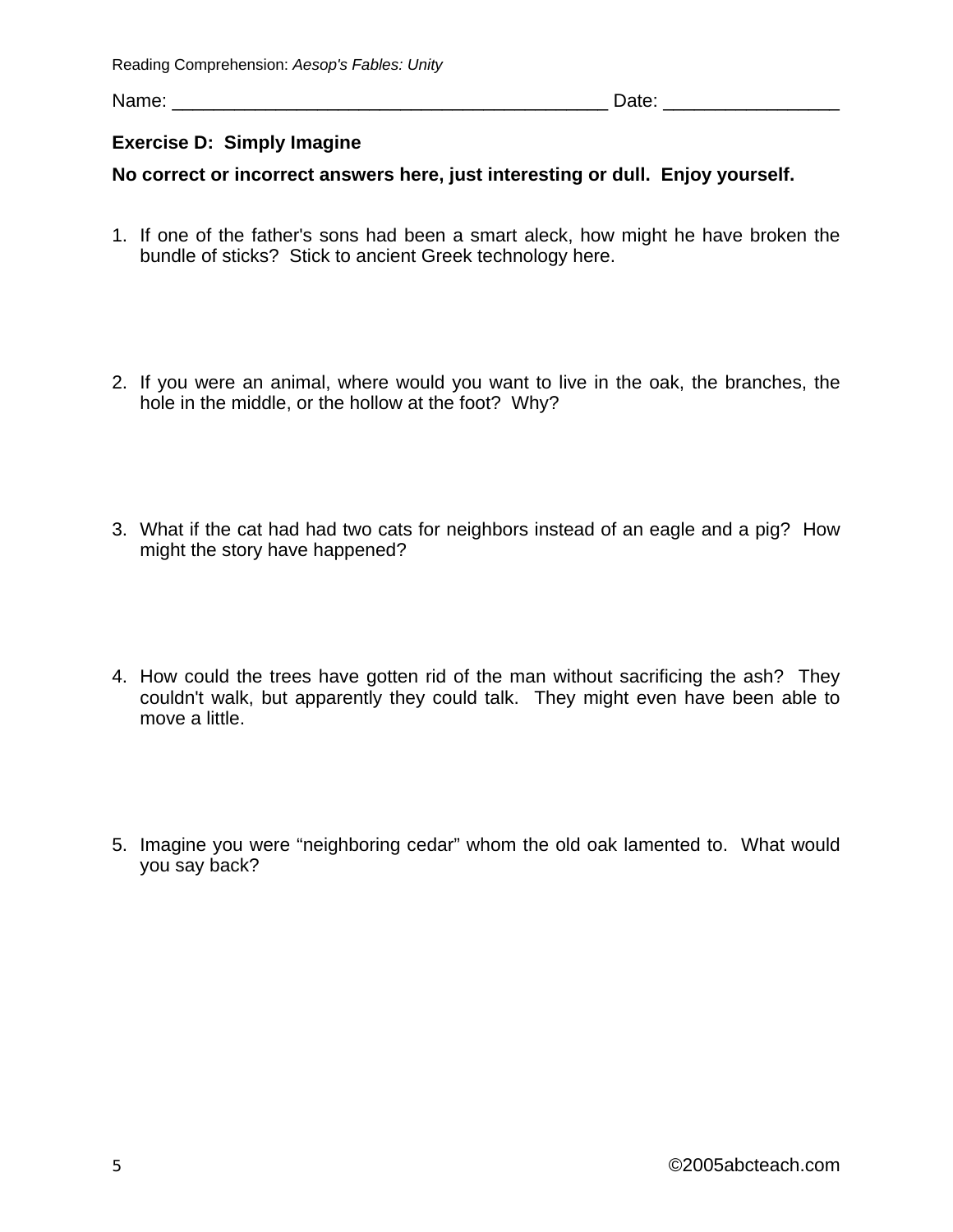Name: \_\_\_\_\_\_\_\_\_\_\_\_\_\_\_\_\_\_\_\_\_\_\_\_\_\_\_\_\_\_\_\_\_\_\_\_\_\_\_\_\_\_ Date: \_\_\_\_\_\_\_\_\_\_\_\_\_\_\_\_\_

# **Exercise E: Taking It with You**

1. A common theme of these fables is **unity**.Have you ever experienced a greater strength by being united with people? Or are there people in your life you might want to be united with and aren't? Give an example of either, and explain how this unity did or would help you.

2. Are there times when you *should* stand alone? Give an example from your life.

3. The cat warned the eagle and the sow against each other, and used fear to conquer them both. Give an example from history or current news of using fear to divide groups of people and take advantage of them.

4. Give an example from history or your life where an innocent person was sacrificed as protection from an enemy, but the enemy hurt everyone anyway.